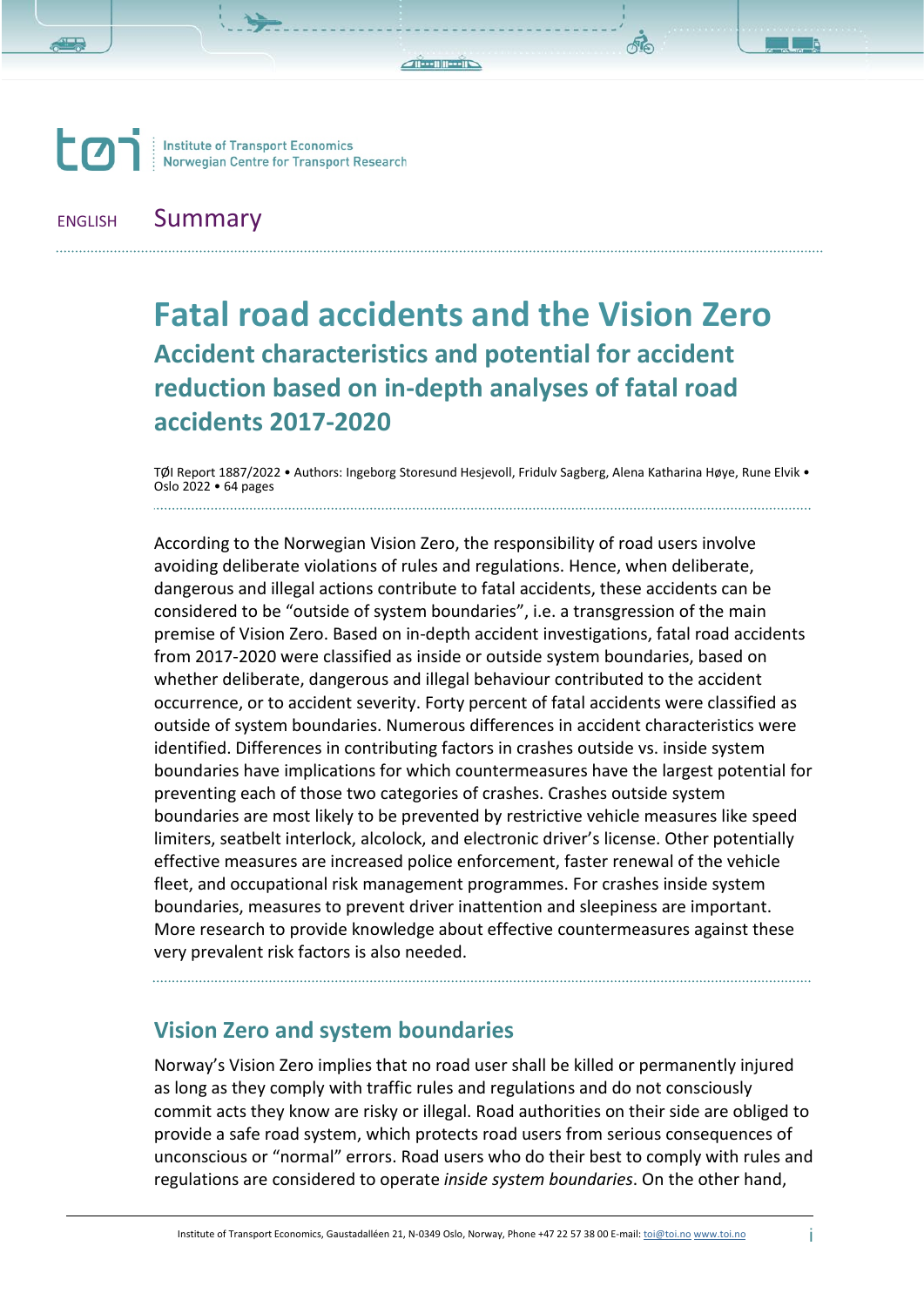conscious illegal or dangerous road user behaviour, primarily driving under influence of alcohol or drugs (DUI), speeding, and not using a seatbelt, is considered to be *outside system boundaries*.

On the basis of this definition of system boundaries, the purposes of the present study were: 1) to classify fatal crashes as outside or inside system boundaries, 2) to compare the two categories of crashes regarding crash circumstances and contributing risk factors, and 3) to discuss which safety countermeasures have the greatest potential to prevent crashes inside vs. outside system boundaries.

### **Crash data**

The study is based on analysis of data from in-depth investigation of all fatal crashes in Norway during the years 2017 through 2020. Since 2005, cross-disciplinary accident investigation teams of the Norwegian Public Roads Administration study all fatal road crashes in Norway, primarily in order to determine the main contributing factors to the fatalities, related to road users, vehicles, and the road system. In addition to writing a comprehensive report from each crash, they enter information about crash conditions and contributing factors in a database. Contributing factors are classified as either *crash factors*, i.e., factors contributing to the occurrence of the crash, or *injury factors*, i.e. factors that contribute to the fatal outcome of a crash.

A total of 391 crashes were included in the analyses, and 40 % were classified as outside system boundaries.

## **Crash characteristics**

Crashes *inside* system boundaries mainly involve two or more traffic units. They occur mostly during daytime, and they comprise a majority of crashes involving pedestrians, bicyclists and other vulnerable road users.

Crashes *outside* system boundaries are to a much higher degree single-vehicle crashes and are relatively more frequent during nighttime. In most of these crashes (80 %), the road user instigating the crash is the only fatality, compared to 57 % for crashes inside system boundaries. This means that 20 % of crashes outside of system boundaries have fatal consequences for other road users than the person who initiates the crash.

Drivers in crashes outside system boundaries are on average younger than other drivers, and they more often drive without a license and/or in a stolen vehicle.

## **Contributing factors**

#### **Crashes outside system boundaries**

The most frequent contributing road user factors in crashes outside of system boundaries are DUI, speeding over the limit for license withdrawal, and failure to use a seatbelt. These factors often occur in combination, and altogether they contribute to 78 % of crashes outside system boundaries. In-vehicle distractions and other clearly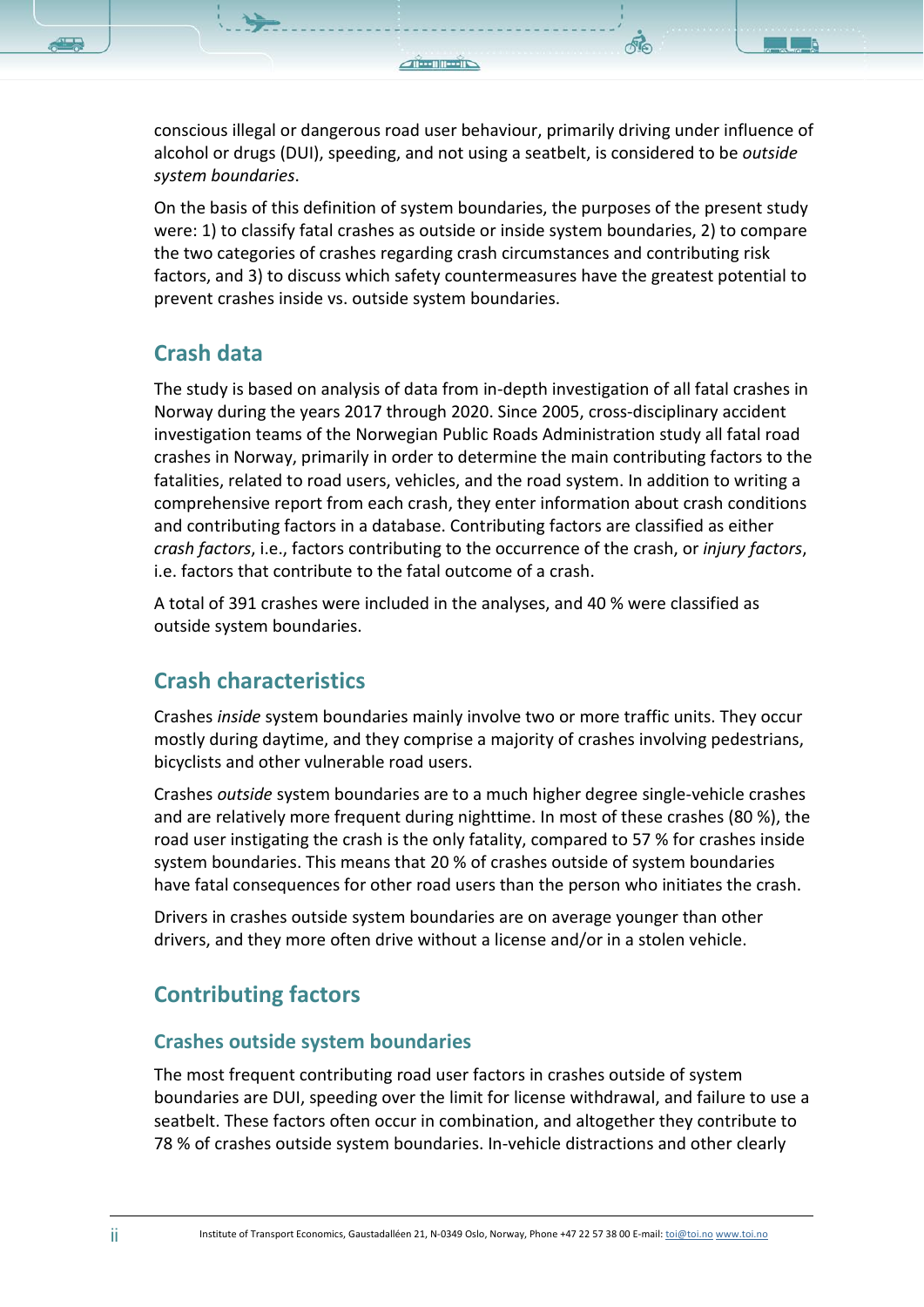risky behaviour (e.g. illegal overtaking) are also frequent contributing factors to crashes outside of system boundaries.

Vehicle-related factors (mostly related to wheels or tyres) contributed to 18% of the crashes outside of system boundaries. Substandard vehicle passive safety contributed to the fatal outcome in one out of ten crashes.

Concerning road-related factors, off-road objects or other roadside characteristics contributed to fatal outcome of almost one fourth of crashes outside of system boundaries. This is related to a large proportion of running-off-the-road crashes.

#### **Crashes inside system boundaries**

The crashes inside system boundaries are more varied, both regarding involved road user groups and contributing factors. For example, both permanent and temporary road conditions contribute to a relatively larger proportion of crashes inside than outside of system boundaries.

Inattention or sleepiness for one or more of involved road users contributed to 42 % of crashes. Inattention is also a frequent factor in crashes with vulnerable road users, often in combination with view obstructions in the vehicle (incl. blind zones) or in the road system.

Crashes involving heavy vehicles are most often inside system boundaries, and road conditions like ice or snow contribute relatively more often in these crashes.

Higher speed than what is appropriate for the driving conditions (e.g. related to ice/snow, curves, pavement, sight distance), although within the posted speed limit, contribute to one-fifth of the crashes. Some of these crashes are considered as jointly caused by poor road conditions and inadequate speed adaptation.

Road characteristics (e.g. inadequate guardrails or roadside objects) contributed to fatal outcomes in about one-fifth of the crashes.

#### **Countermeasures**

The potential of a countermeasure to prevent crashes is partly a function of the effect of the countermeasure on factors that contribute to the crash and the prevalence of those factors in crashes.

In addition, prioritization of countermeasures must consider costs, how easily the measures can be implemented, and the current degree of implementation.

Based on these considerations, the following countermeasures were suggested:

- **Technologies to prevent drink driving, unlicensed driving, speeding, and unbelted driving.** Such measures are likely to prevent most crashes outside system boundaries, but the effect will depend upon the way of implementation.
- **Countermeasures against inattention and sleepiness.** These are among the most frequent contributing factors, particularly inside system boundaries.